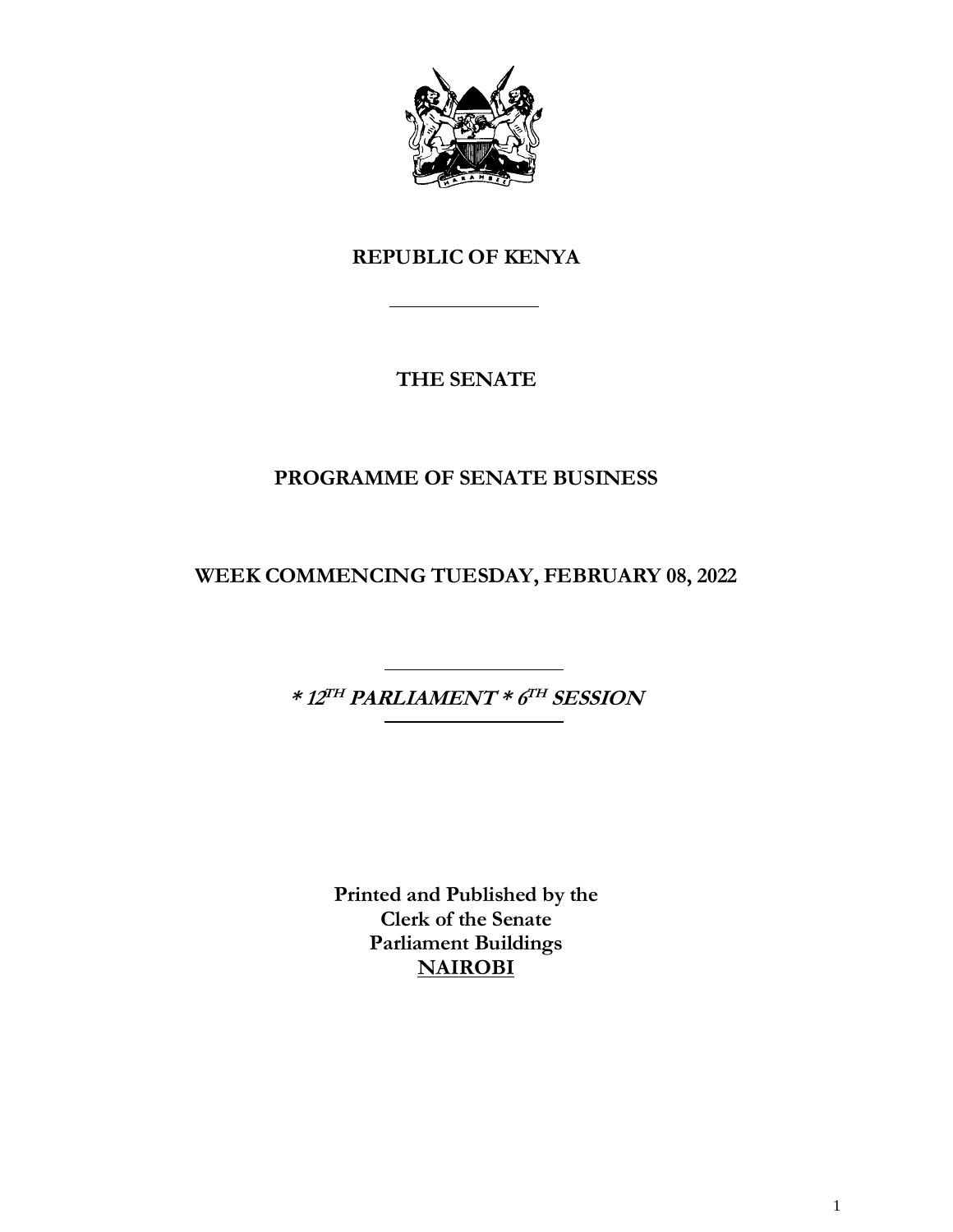**REF: SBC/WP/2022/VOL.1/(01)** 

**Clerk's Chambers The Senate Parliament Buildings NAIROBI**

 4 4<sup>th</sup> February, 2022

#### **REPUBLIC OF KENYA**

#### **THE SENATE**

#### **TWELFTH PARLIAMENT (SIXTH SESSION)**

#### **PROGRAMME OF SENATE BUSINESS FOR THE WEEK COMMENCING TUESDAY, FEBRUARY 08, 2022**

#### **TUESDAY Communication from the Chair, Notice of Motion, Motion.**

08/02/2022

## **A. MOTION – APPROVAL OF SENATORS TO SERVE IN THE SENATE BUSINESS COMMITTEE**

(The Senate Majority Leader)

**THAT,** pursuant to Standing Orders 184 and 189(3), the Senate approves the following Senators nominated to serve in the Senate Business Committee, in addition to the Speaker of the Senate, who, pursuant to Standing Order 184(1), shall be the Chairperson of the Committee; the Senate Majority Leader, the Senate Minority Leader, the Senate Majority Whip and the Senate Minority Whip:-

- 1. Sen. Fatuma Dullo, CBS, MP;
- 2. Sen. Justice (Rtd.) Stewart Madzayo, CBS, MP;
- 3. Sen. Beatrice Kwamboka, MP;
- 4. Sen. Gideon Moi, CBS, MP;
- 5. Sen. Sakaja Johnson, CBS, MP;
- 6. Sen. Charles Kibiru, MP; and
- 7. Sen. Ledama Olekina, MP.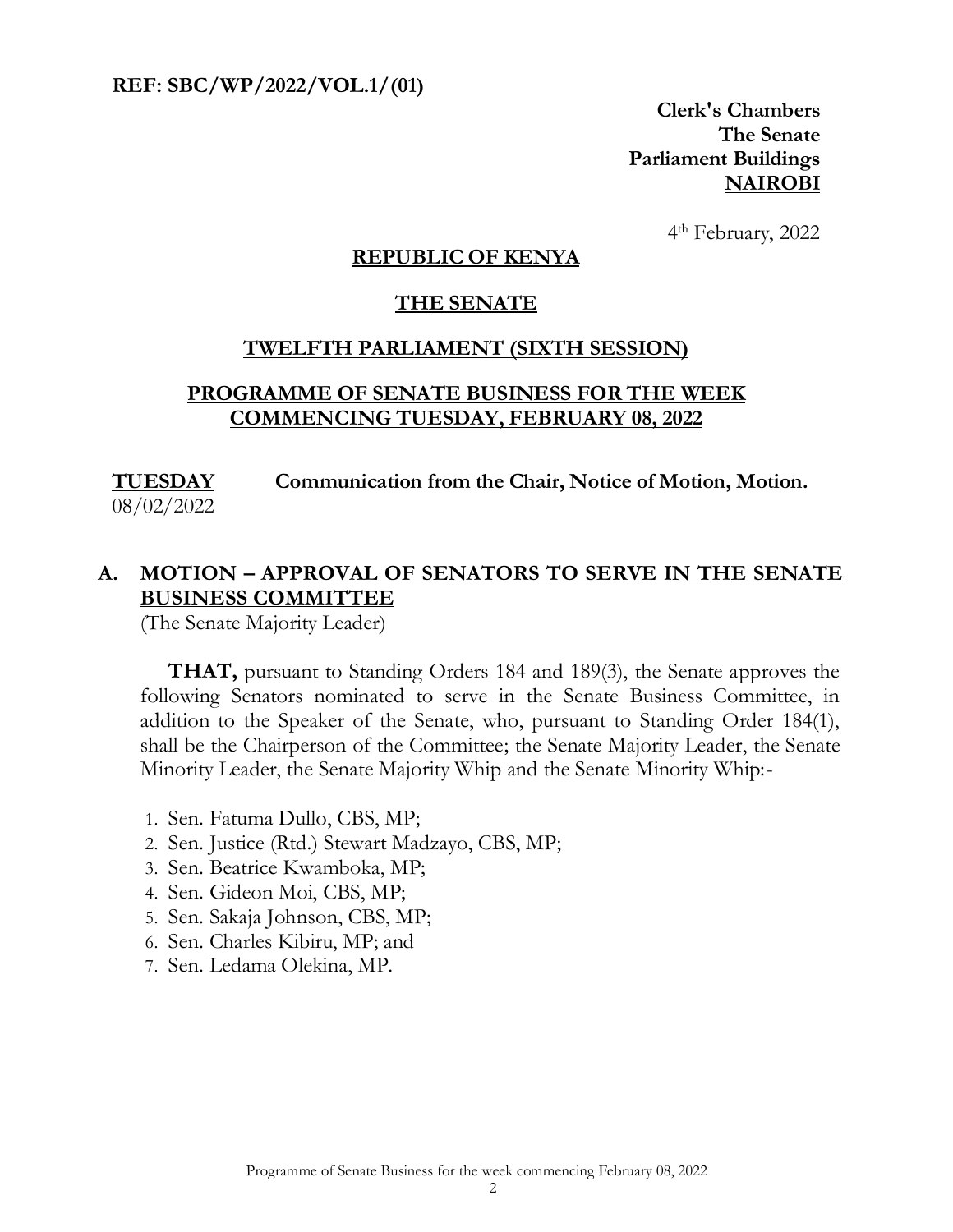#### **WEDNESDAY**  09/02/2022 **Communication from the Chair, Messages, Petitions, Papers, Notices of Motion, Statements, Motions and Bills**

## **A. PROCEDURAL MOTION – LIMITATION OF DEBATE ON MOTIONS**

(The Senate Majority Leader)

**THAT,** pursuant to Standing Order 106 (1), the Senate resolves that debate on a Motion not sponsored by the Majority or Minority Party or a Committee shall be limited in the following manner – a maximum of three hours with not more than twenty minutes for the Mover, twenty minutes for the Majority Party Official Responder, twenty minutes for the Minority Party Official Responder and fifteen minutes for each other Senator speaking and that fifteen minutes before the time expires, the Mover shall be called upon to reply.

## **B. PROCEDURAL MOTION – LIMITATION OF DEBATE ON ADJOURNMENT MOTION**

(The Senate Majority Leader)

**THAT,** notwithstanding the provisions of Standing Order 106 (1), the debate on any Motion for the adjournment of the Senate to a day other than the next normal sitting day in accordance with the calendar of the Senate shall be limited to a maximum of two hours with not more than fifteen minutes for each Senator speaking after which the Senate shall adjourn without question put; Provided that when the period of recess proposed by any such Motion does not exceed nine calendar days, the debate shall be limited to a maximum of thirty (30) minutes, and shall be confined to the question of adjournment.

## **C. PROCEDURAL MOTION – LIMITATION OF DEBATE ON MOTION ON THE ADDRESS BY HIS EXCELLENCY THE PRESIDENT**

(The Senate Majority Leader)

**THAT,** pursuant to Standing Order 106 (1), the Senate resolves that the debate on the Motion on the Presidential Address shall be limited to a maximum of three sitting days with not more than fifteen minutes for each Senator speaking, excluding the Mover in moving and replying who shall be limited to thirty minutes in either case and that the Senate Majority Leader and the Senate Minority Leader shall be limited to thirty minutes each.

## **D. \*THE ELECTIONS (AMENDMENT) BILL (SENATE BILLS NO. 42 OF 2021**

(Sen. Kipchumba Murkomen, MP)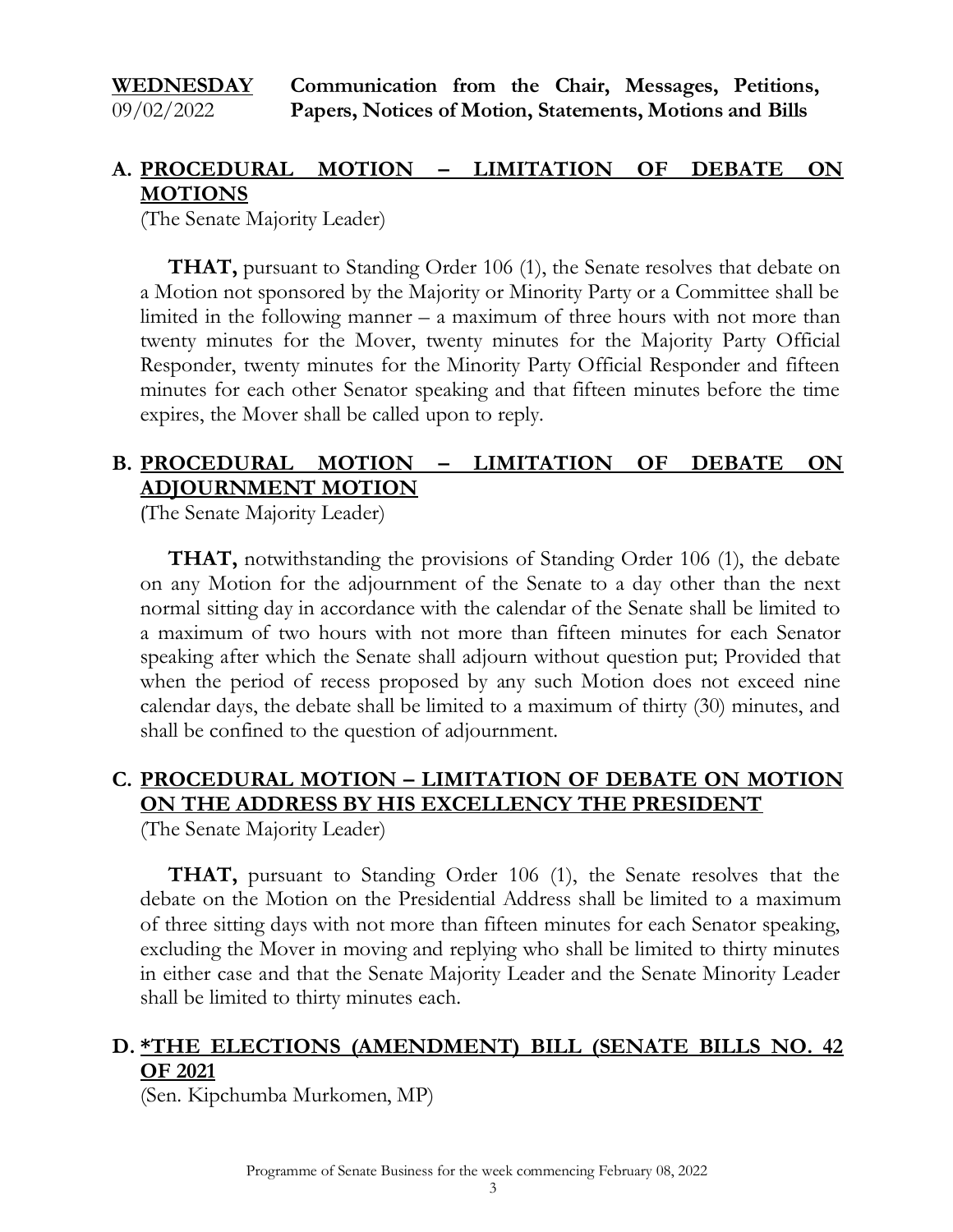*(Second Reading)*

## **E. \*THE ELECTIONS (AMENDMENT) (NO.2) BILL (SENATE BILLS NO. 43 OF 2021)**

(Sen. Ledama Olekina, MP)

*(Second Reading)*

# **F. \* THE ELECTIONS (AMENDMENT) (NO. 3) BILL (SENATE BILLS NO. 48 OF 2021)**

(Sen. Ephraim Maina, MP)

*(Second Reading)*

## **G. \* THE ELECTION CAMPAIGN FINANCING (AMENDMENT) BILL (SENATE BILLS NO. 51 OF 2021)**

(Sen. Ledama Olekina, MP)

*(Second Reading)*

## **H. \*THE POLITICAL PARTY PRIMARIES BILL (SENATE BILLS NO. 35 OF 2020)**

(Sen. (Dr.) Isaac Mwaura, MP)

*(Second Reading)*

**I. \*THE NATIONAL COHESION AND PEACE BUILDING BILL (SENATE BILLS NO. 19 OF 2021)**

(Sen. Judith Pareno, MP)

*(Second Reading)*

## **J. \*THE PRESERVATION OF HUMAN DIGNITY AND PROTECTION OF ECONOMIC AND SOCIAL RIGHTS BILL (SENATE BILLS NO. 21 OF 2021)**

(Sen. Abshiro Halake, MP)

*(Second Reading)*

## **K. \*THE SPORTS (AMENDMENT) BILL (SENATE BILLS NO. 40 OF 2021)**

(Sen. Aaron Cheruiyot,MP)

*(Second Reading)*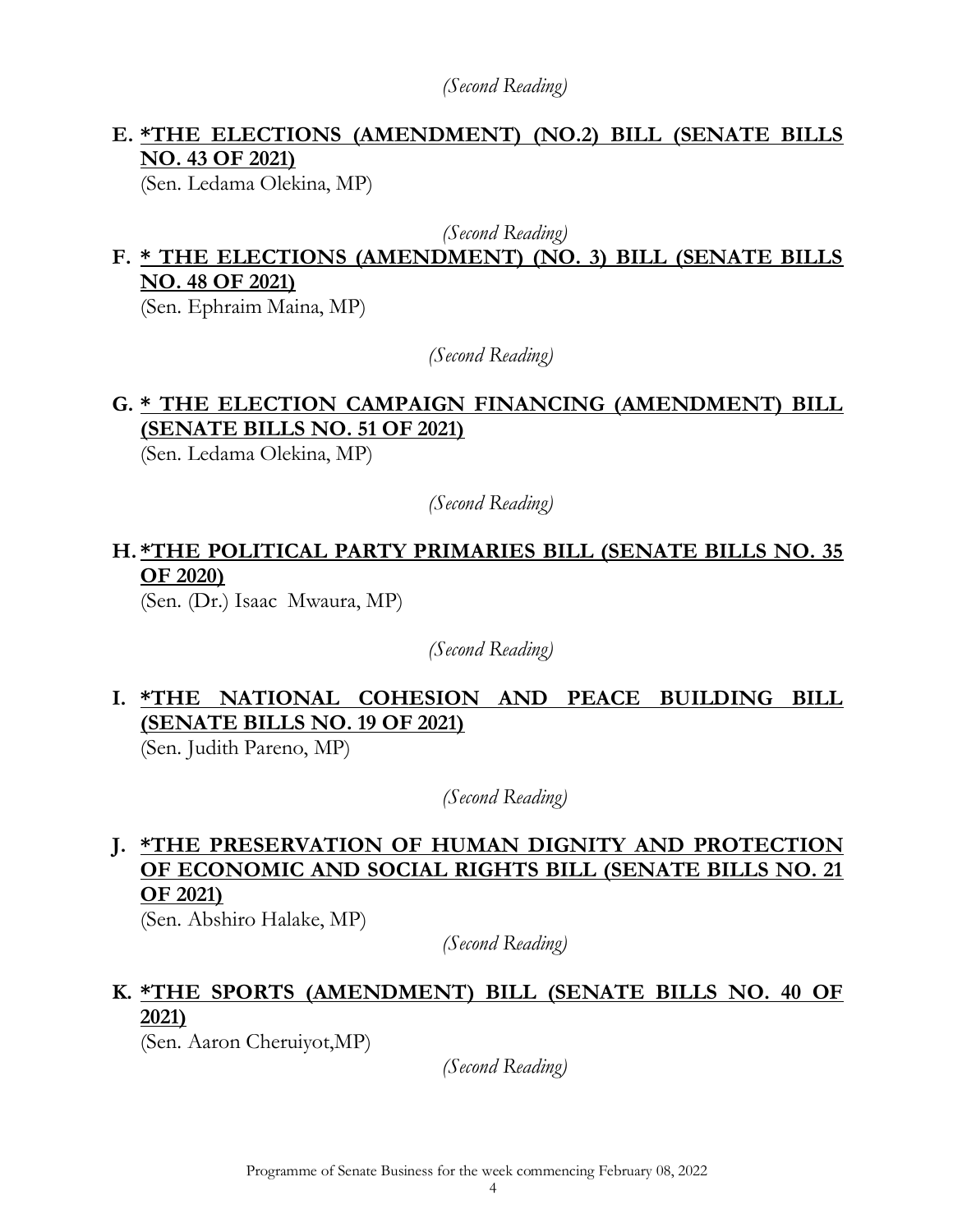## **L. COMMITTEE OF THE WHOLE \*\*THE STREET VENDORS (PROTECTION OF LIVELIHOOD) BILL (SENATE BILLS NO. 7 OF 2021)**

(The Chairperson, Standing Committee on Tourism, Trade and Industrialization)

#### **M.COMMITTEE OF THE WHOLE**

**\*THE LIFESTYLE AUDIT BILL, (SENATE BILLS NO. 36 OF 2021)**

(Sen. (CPA) Farhiya Haji, MP)

## **N. COMMITTEE OF THE WHOLE \*THE LAW OF SUCCESSION (AMENDMENT) BILL, (SENATE BILLS NO. 15 OF 2021)** (Sen. Abshiro Halake, MP)

#### **O. Any Other Business**

**THURSDAY**  10/02/2022 **Communication from the Chair, Messages, Petitions, Papers, Notices of Motion, Statements, Motions, Bills and**  any other Business not concluded on Wednesday, 9<sup>th</sup> **February, 2022.**

## **A. \*\*\*THE IRRIGATION (AMENDMENT) BILL (NATIONAL ASSEMBLY BILLS NO. 12 OF 2021)**

(The Senate Majority Leader)

*(Second Reading)*

## **B. \*\*\*THE COMMUNITY GROUPS REGISTRATION BILL (NATIONAL ASSEMBLY BILLS NO. 20 OF 2021)**

(The Senate Majority Leader)

*(Second Reading)*

## **C. \*THE PERSONS WITH DISABILITIES (AMENDMENT) BILL (SENATE BILLS NO. 29 OF 2020)**

(Sen. Aaron Cheruiyot, MP and Sen. Isaac Mwaura, MP)

*(Second Reading)*

## **D. \*\*THE COCONUT INDUSTRY DEVELOPMENT BILL (SENATE BILLS NO. 24 OF 2021)**

(Chairperson, Standing Committee on Agriculture, Livestock and Fisheries)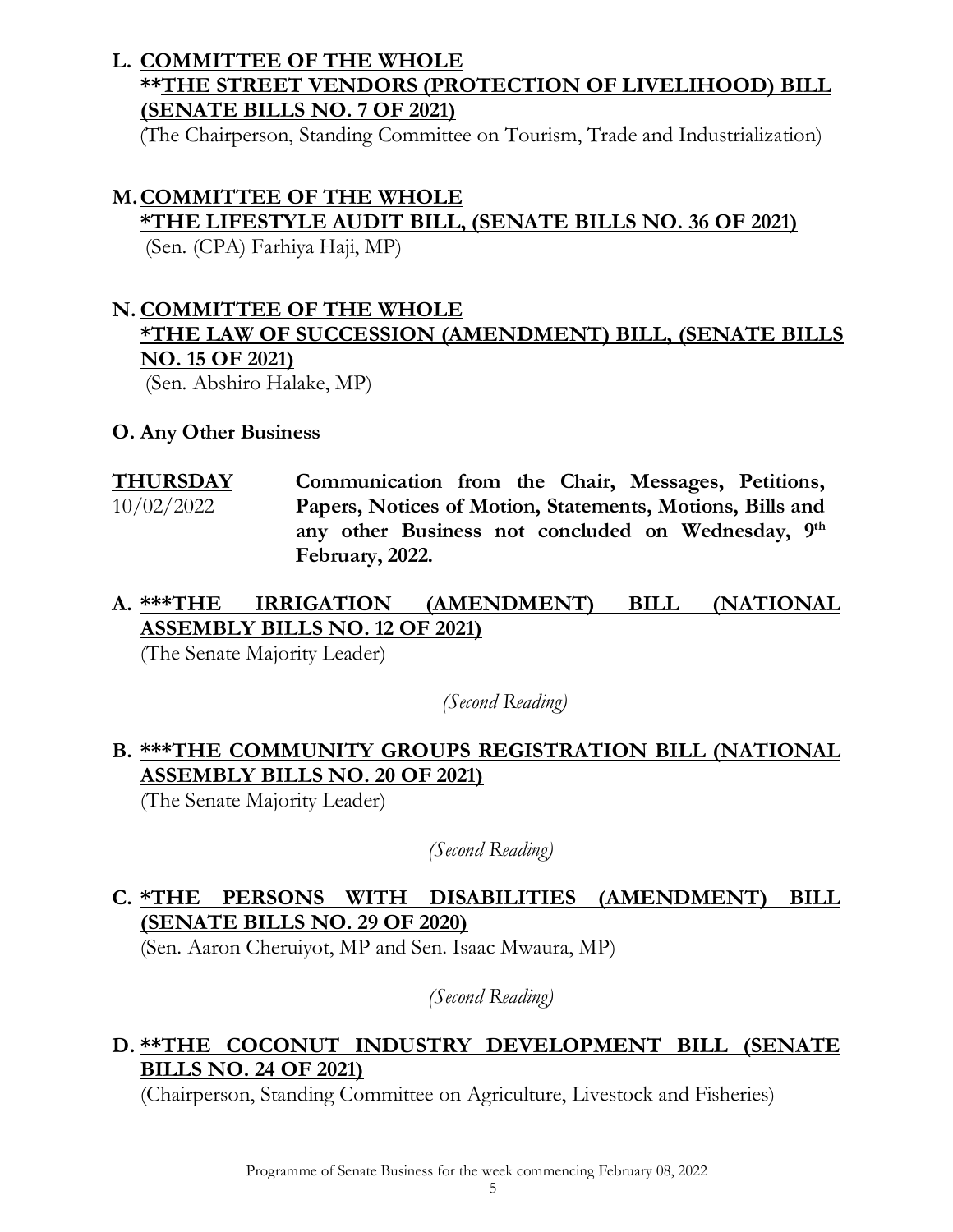*(Second Reading)*

## **E. \*THE ALTERNATIVE DISPUTE RESOLUTION BILL (SENATE BILLS NO. 34 OF 2021)**

(Sen. (Arch.) Sylvia Kasanga, MP)

*(Second Reading)*

## **F. \*THE COUNTY E-HEALTH BILL (SENATE BILLS NO. 39 OF 2021)**  (Sen. Judith Pareno, MP)

*(Second Reading)*

## **G. \*THE SPECIAL NEEDS EDUCATION BILL (SENATE BILLS NO. 44 OF 2021)**

(Sen. (Dr.) Getrude Musuruve and Sen. (Prof.) Margaret Kamar, MP)

*(Second Reading)*

## **H. \*THE COUNTY RESOURCE DEVELOPMENT BILL (SENATE BILLS NO. 45 OF 2021)**

(Sen. Rose Nyamunga, MP)

*(Second Reading)*

# **I. COMMITTEE OF THE WHOLE \*THE KENYA MEDICAL SUPPLIES AUTHORITY (AMENDMENT) BILL (SENATE BILLS NO. 53 OF 2021)**

(Sen. Naomi Shiyonga, MP)

#### **J. Any Other Business**

**TUESDAY**  15/02/2022 **Communication from the Chair, Messages, Petitions, Papers, Notices of Motion, Statements, Motions, Bills and any other Business not concluded on Thursday, 10th February, 2022.**

# **A. COMMITTEE OF THE WHOLE \*THE HERITAGE AND MUSEUMS BILL (SENATE BILLS NO. 22 OF 2021)**

(Sen. (Dr.) Alice Milgo, MP)

**(Resumption of debate interrupted on Tuesday, 25 th January, 2022)**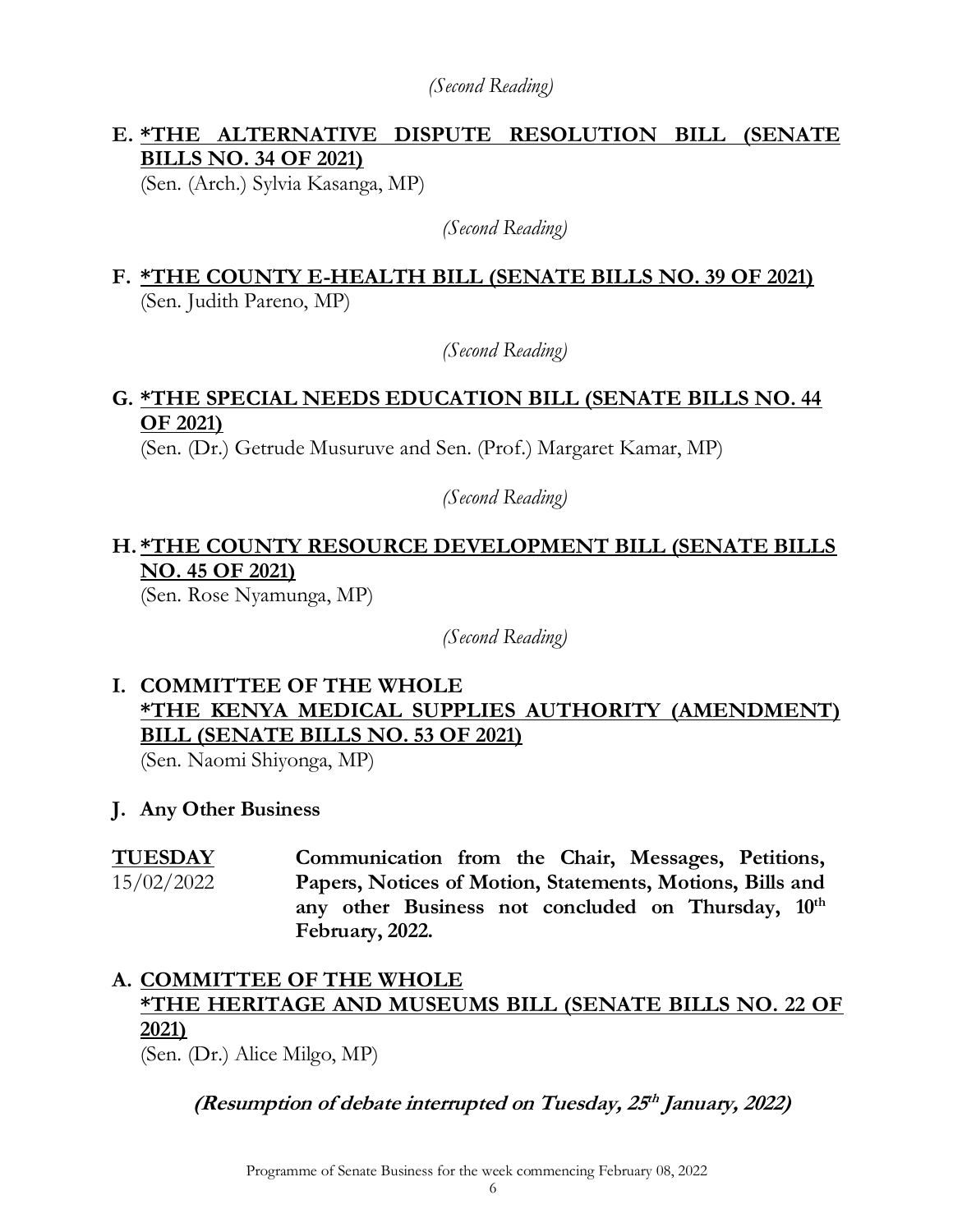#### **(Division)**

# **B. COMMITTEE OF THE WHOLE \*THE COUNTY OVERSIGHT AND ACCOUNTABILITY BILL (SENATE BILLS NO. 17 OF 2021)**

(Sen. Ledama Olekina, MP)

## **(Resumption of debate interrupted on Wednesday, 22 ndDecember, 2021 – Morning Sitting)**

#### **(Division)**

#### **C. COMMITTEE OF THE WHOLE \*THE COUNTY GOVERNMENTS (AMENDMENT) BILL (SENATE BILLS NO. 38 OF 2021)** (Sen. Moses Kajwang', MP)

#### **(Resumption of debate interrupted on Wednesday, 22 ndDecember, 2021 – Morning Sitting)**

#### **(Division)**

#### **D. COMMITTEE OF THE WHOLE \*\*THE INTERGOVERNMENTAL RELATIONS (AMENDMENT) BILL (SENATE BILLS NO. 37 OF 2021)**

(The Chairperson, Standing Committee on Devolution and Intergovernmental Relations)

**(Resumption of debate interrupted on Wednesday, 22 ndDecember, 2021 – Morning Sitting)**

#### **(Division)**

## **A. \*THE CONSTITUTION OF KENYA (AMENDMENT) BILL (SENATE BILLS NO. 46 OF 2021)**

(Sen. Enoch Wambua, MP)

*(Second Reading)*

## **E. \*\*\*THE LANDLORD AND TENANT BILL (NATIONAL ASSEMBLY BILLS NO. 3 OF 2021)**

(The Senate Majority Leader)